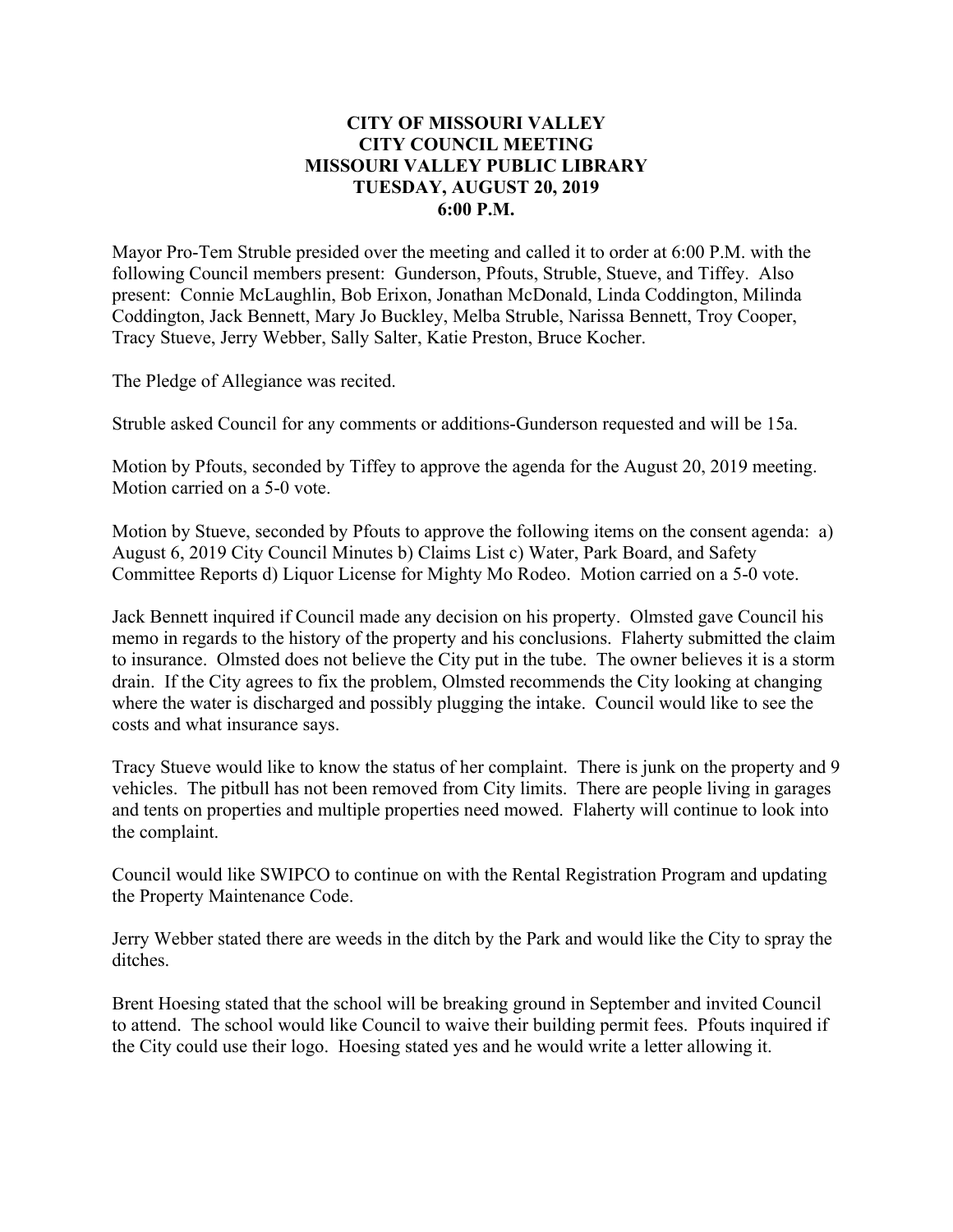Jim Olmsted with Olmsted & Perry gave several updates. The City attorney is working with Midstates to finalize the agreement for Tamarack. There was a meeting on the proposed bypass. The City would like the highway and levee to be separate because the City will be responsible for maintaining it. The proposed levee could start in 2026 but if the State receives grant money it could be done sooner. Flaherty stated that she has spoken with SWIPCO and they will help the City apply for grants. The City may fall under MAPA. The Library has received budgetary proposals. They range from \$32,000.00 to \$62,000.00. Olmsted would like to do soil testing. It will cost approximately \$3,500.00 for a soil study and he would like for it to be completed this Fall. FEMA is scheduled to do their site inspections in September. Olmsted stated they are doing surveying work in Willow Park to prepare for the inspections. Michigan Street has two panels that need replaced. Olmsted will work with Flaherty to set a date and time to review the studies.

Flaherty stated that after the flood a Long Term Disaster Group was formed. They are currently reaching out to Mayor and Council's for members. This group would provide resources during any disaster. They would like community members to consider joining. The next meeting is September  $11<sup>th</sup>$ . Flaherty will add Council to the groups email list.

Discussion was held on adding yield signs to  $5<sup>th</sup>$  Street. Gunderson would like to see Pedestrian crossing signs at  $5<sup>th</sup>$  and Huron. Pfouts inquired if Council could change the speed limit or add speed bumps. Flaherty stated that Riesland inquired about adding yield signs at East Superior, East Michigan, and East St. Clair. Council will look at the intersections and bring their recommendations to the next Council meeting.

Motion by Pfouts, seconded by Tiffey to approve donation of a Family Pool Pass for the Diving Board Fundraiser. Motion carried on a 5-0 vote.

Motion by Tiffey, seconded by Stueve to waive the fees for a pool party for the Missouri Valley Fire Association. Motion carried on a 5-0 vote.

Motion by Tiffey, seconded by Stueve to authorize Mayor to sign Full and Complete Release and Indemnification Agreement for Union Pacific in the amount of \$839,250.00. Motion carried on a 5-0 vote.

Motion by Tiffey, seconded by Stueve to allow the Fire Department to have a collection for Muscular Dystrophy on 8/31/2019 and 9/01/2019 at 1<sup>st</sup> & Erie and Willow Road & Highway 30. Motion carried on a 5-0 vote.

Flaherty stated that the Chamber is having a downtown clean up on Thursday, August  $22<sup>nd</sup>$ , at 1 p.m. There is a Fire Station meeting on Wednesday, August  $21<sup>st</sup>$ , at 6 p.m. at the Library. She reminded Council to turn in their revisions for the handbook and hiring policy. Flaherty also would like Council to give their input on the proposed websites and logos.

Gunderson thanked the Iowa State Patrol and Harrison County Sherriff Department on their tickets. He also congratulated the new restaurant on their opening. He inquired about a stop light at Highway 30 and Willow Road. He will keep pursuing. No bumpers were placed on